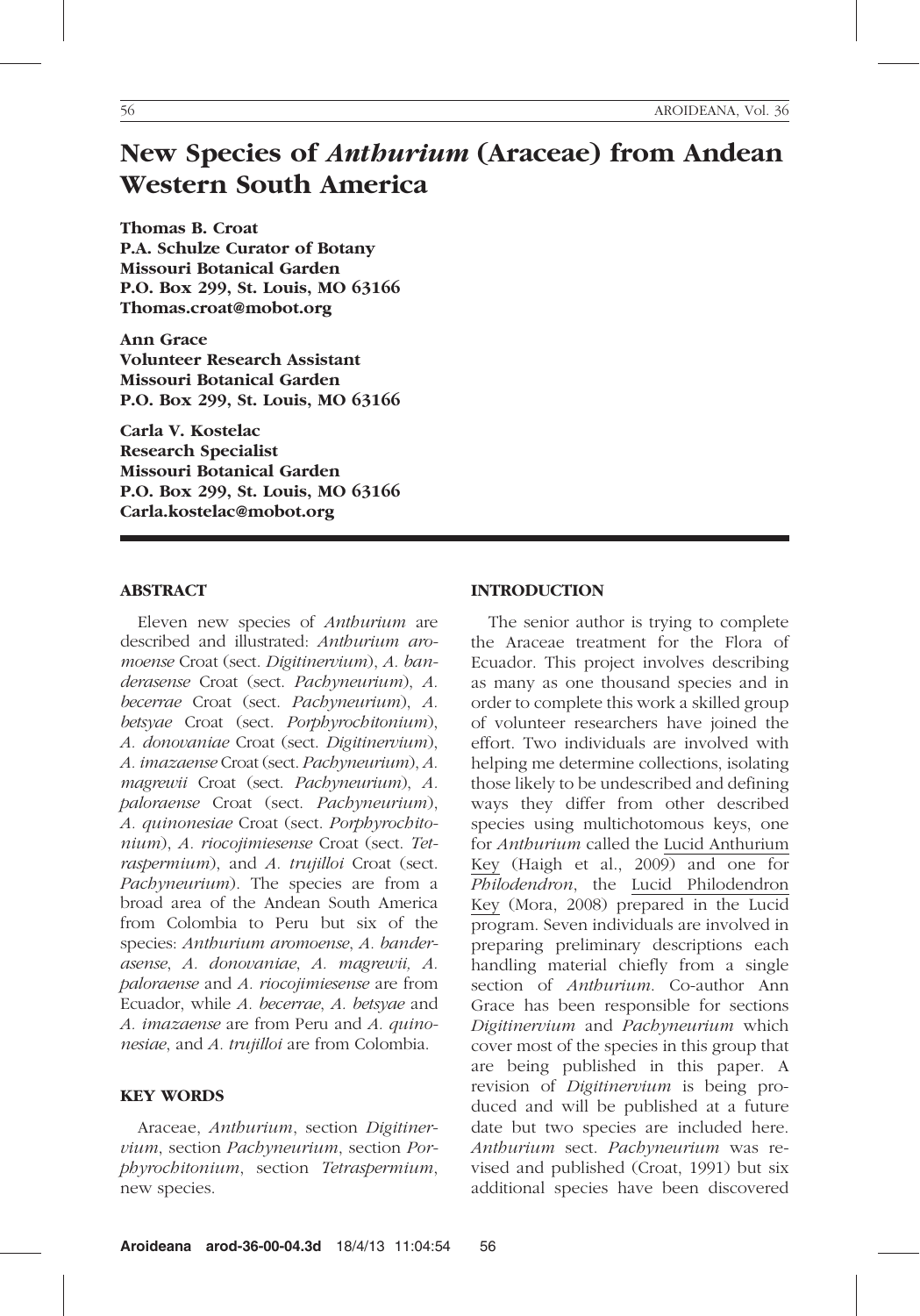which are being published in this paper. While we have a long term goal of revision for sect. Porphyrochitonium, two species, one from Peru and one from Colombia are being published here. In addition, a single species of Tetraspermium from Ecuador is included here. Most of the species reported here are from the western montane and pre-montane regions of Ecuador, Colombia and Peru. References to life zones in this paper are in accordance with the Holdridge Life Zone System (Holdridge, 1971).

Anthurium aromoense Croat, sp. nov. Type: ECUADOR. Manabí: El Aromo Rancho, Bello Horizonte, 100 m, X. Cornejo and C. Bonifaz 7346 (holotype, MO-5694735; isotype GUAY). Figures 1A–B.

The species is a member of the section Digitinervium characterized by its epiphytic habit, short, thick internodes, persistent intact cataphylls, deeply and sharply sulcate petioles, broadly ovate coriaceous blades with subtruncate leaf bases and narrowly rounded-emarginate apices, drying grayish dark brown above and medium reddish brown below as well as by the green reflexed spathe and the cylindroid-tapered green spadix with early emergent pistils. The short pale-lineate surface and the densely pock-marked lower surface are also distinctive.

Anthurium aromoense tracks in the Lucid Anthurium Key to A. ovatifolium Engl. which is distinguished by its 17–33 primary lateral veins, narrower blades (1.8 times longer than broad) and spadices with 12–15 flowers visible per spiral; A. occidentale Sodiro, distinguished by its longer and narrower blades (to 60 cm and 2 times longer than broad) and shorter peduncles (20 cm); A pachyspathum K. Krause, distinguished by its narrower blades (2 times longer than broad), shorter peduncles (50–55 cm), stipitate spadices and broader spathes; A. polystichum Sodiro, differing by its scandent habit with very long internodes (8–15 cm), very long cataphylls (15–20 cm), narrower blades (2.2 times longer than broad), and shorter petioles (25–30 cm).

Epiphytic, internodes very short, 2.5 cm diam., with abundant adventitious roots; cataphylls 10–11.5 cm long, weakly acuminate at apex, drying reddish brown, persisting intact. LEAVES 86.3 cm long with petioles 46 cm long, 1 cm diam., drying dark brown, C-shaped, narrowly V-sulcate adaxially with the margins drying bluntly acute; geniculum 2.5–3 cm long, darker, slightly swollen with longitudinal striations; blades coriaceous, 39.8 cm long, 26.5 cm wide, widest in the lower 1/10, 1.5 times longer than wide, 0.9 times longer than petiole, narrowly rounded and weakly emarginate at the apex, truncate-broadly rounded at the base, matte to weakly glossy on both surfaces, margin prominently rolled under; **midrib** drying faintly raised in valley, concolorous above, narrowly rounded, finely ribbed, darker below; primary lateral veins 11 pairs, scalariform, arising from the midrib and basal veins at  $30-40^\circ$  angles, deeply sunken above with edges raised, finely, narrowly raised, irregularly ridged, darker below with usually a single somewhat irregular interprimary vein between; **tertiary veins** few; **basal veins**  $4$  pairs, concolorous, slightly raised in valley above, prominently raised, rounded below, inner pair forming the **collective veins**, middle pair margin out in upper 1/3 of blade, outer pair margining out in lower  $1/5$  of blade; **upper** surface drying semiglossy upon magnification, aerolate-ridged and densely but obscurely short-pale-lineate, grayish dark brown; **lower surface** drying semiglossy upon magnification, densely and conspicuously pock marked, sparsely short-palelineate, with scattered white pustules and large glandular punctations, medium reddish brown. INFLORESCENCE 86 cm long with **peduncles** 67.5 cm long; **spathe** green, 10.5 cm long, 1.5 cm wide, reflexed, subpendular; **spadix** green, sessile, 19.8 cm cylindroid-tapered, flowers 5–6 visible per spiral, 3.0–3.6 mm long and wide, **tepals** irregularly ridged-granular upon drying, inner margins nearly straight with edges curled upward, outer margins 2-sided.

Anthurium aromoense is endemic to Ecuador, known only from the coastal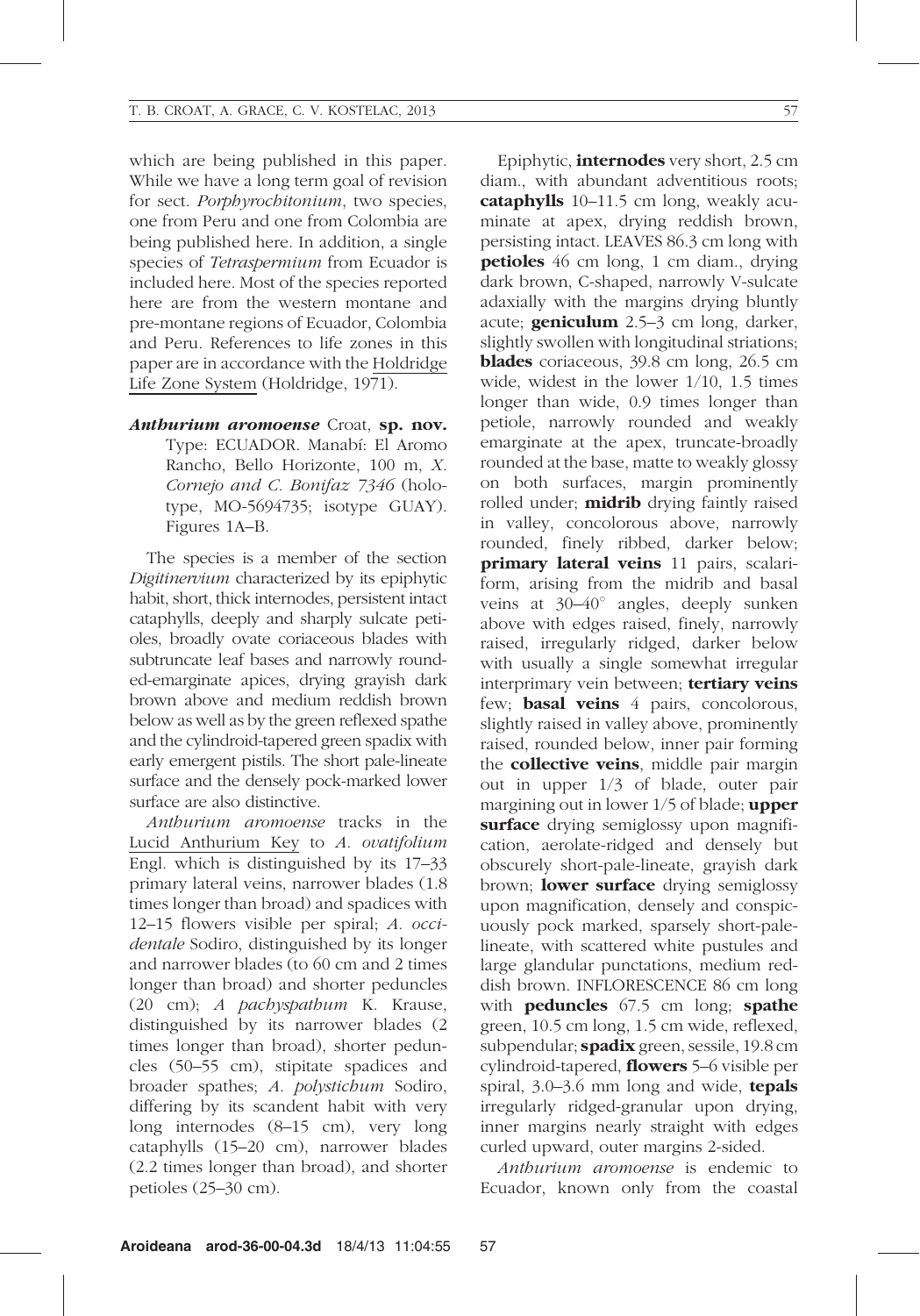

Fig. 1. A–B. Anthurium aromoense Croat. (Cornejo 7366). A. Herbarium type specimen showing leaf blade abaxial surface with adaxial surface folded back. B. Herbarium type specimen showing stem, cataphylls and inflorescence). C. Anthurium banderasense Croat. (Gentry 80000). C. Herbarium type specimen showing leaf blade folded four times, adaxial surface at upper portion of photo. D. Anthurium betsyae Croat. (Croat 95633). D. Herbarium type specimen showing leaf blade folded once with abaxial surface at apex.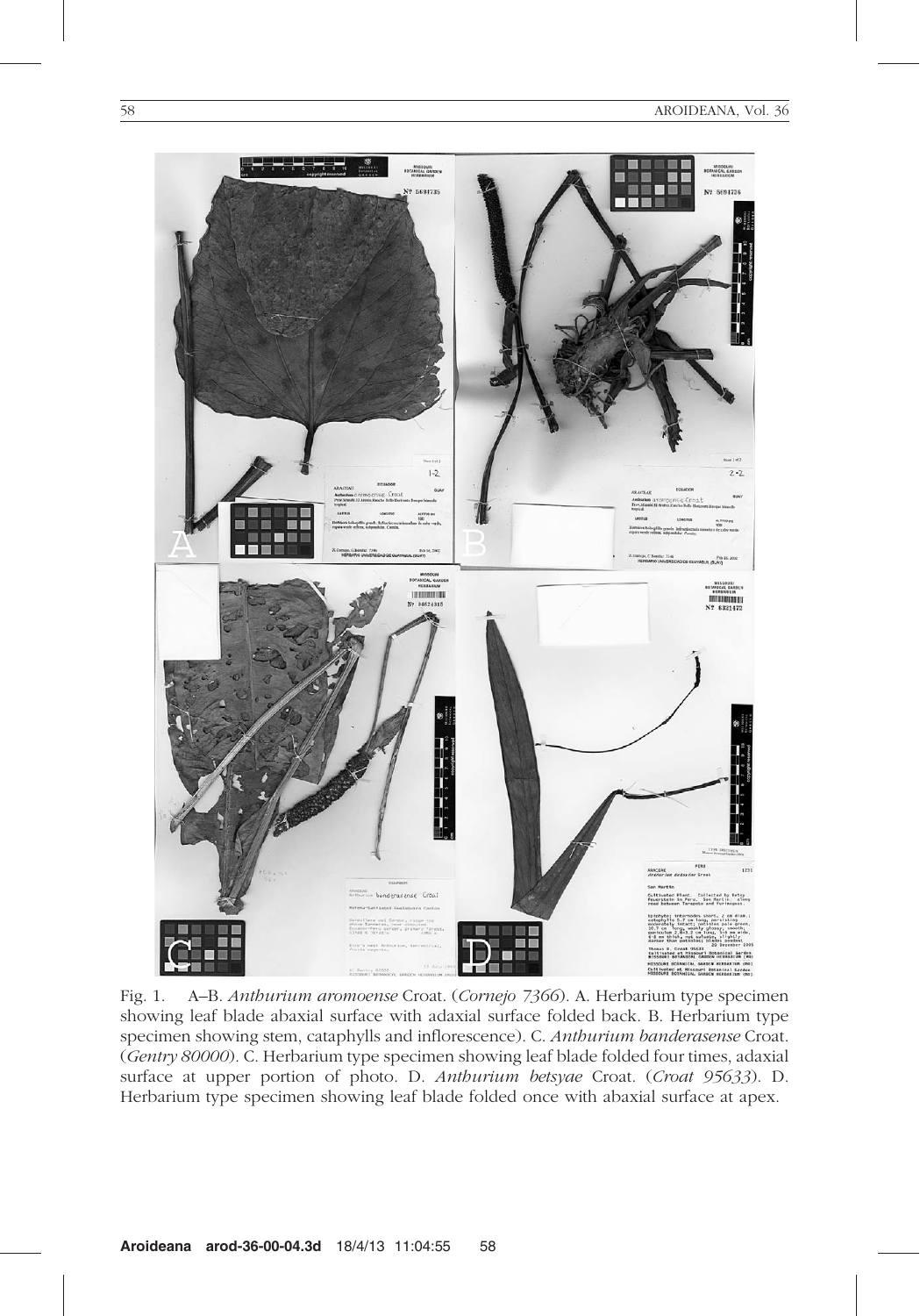mountains in Manabí Province at 100 m in a Tropical moist forest life zone.

Anthurium aromoense is named for the location at El Aromo Rancho where the type specimen was found.

Anthurium banderasense Croat, sp. nov. Type: ECUADOR. Morona-Santiago: Gualaquiza Canton, Cordillera del Cóndor, ridge top above Banderas, near disputed Ecuador-Peru border, primary forest,  $03^{\circ}28'$ S,  $78^{\circ}15'$ W, 1,350 m, 17 July 1993, A. Gentry 80000 (holotype, MO-04624315; isotype, QCNE). Figure 1C.

The species is a member of the section Pachyneurium characterized by its terrestrial habit, short internodes, moderately elongated pale yellow-brown- drying, sharply C-shaped petioles which have margins that dry sharply and narrowly acute, are flattened adaxially with a medial rib and abaxially several ribbed, with a short geniculum, yellowish green-drying blades with prominently pale-pustular surfaces, weakly raised primary lateral veins and collective veins that arise from one of the lower primary lateral veins as well as by the green reflexed spathe, and weakly tapered spadix with magenta berries.

In the Lucid Anthurium Key A. banderasense tracks to A. bonplandii G. S. Bunting which is distinguished by having more ovate blades (3–4 times longer than broad), shorter petioles (20–40 cm), and a prominent stipe; A. glaucospadix Croat, from the Cordillera Occidental in Colombia, differs by its more ovate blades (2.5–3.5 times longer than wide), long stipe (2–5 cm) and shorter petioles, 4–26 cm); A. holm-nielsenii Croat, differing by having more primary lateral veins (up to 20) which arise from the midrib at a  $45-60^\circ$  angle, a stipitate spadix and orange berries; A. latissimum Engl., differing by its more ovate blades (2–3 times longer than wide), fewer primary lateral veins (10–12), a stipitate spadix and shorter peduncles (20–35 cm long).

Terrestrial; internodes very short; cataphylls not seen. LEAVES 130.3 cm long with **petioles** 44.3 cm long, 0.8 cm diam.,

drying light tan, sharply C-shaped adaxially with margins acutely narrow and curled under, flattened adaxially with a medial rib, drying yellowish with 5 prominent ribs abaxially; **geniculum** 1 cm long, about as broad as shaft; blade 86 cm long, 16.3 cm wide, widest near the middle of the blade, lanceolate, narrowly acuminate at apex, narrowly attenuate at base, 5 times longer than wide, 1.9 times longer than petiole; midrib drying convex, minutely manyridged, drying sharply acute, finely ribbed and conspicuously granular-pustular below: **primary lateral veins** 19 pairs, arising at a  $60-70^{\circ}$  angle from the midrib, drying weakly and narrowly rounded, slightly lighter than blade on both surfaces; **basal veins** 1 pair margining out in a few cm; **collective veins** arising from one of the lower primary lateral veins, running 3– 8 mm from the blade margin to the apex; upper surface drying medium dark yellowish green, semiglossy, minutely granular; **lower surface** slightly lighter yellowish green, semiglossy, minutely-granular (including on the tertiary veins, both surfaces epunctate but abundantly palepustular. INFLORESCENCE 54.4 cm long with **peduncle** 41.9 cm long, 4 mm diam., drying coarsely ribbed, light tan; spathe 7 cm long, 1.9 cm wide, lanceolate, reflexed, drying slightly orangish brown; spadix post-anthesis sessile, 12.4 cm long, 1.8 cm diam., weakly tapered. INFRUCTES-CENCE: berries magenta, emergent, 3 mm  $\times$  3 mm.

Anthurium banderasense is endemic to the Cordillera del Cóndor in Ecuador (but is undoubtedly to be found in the same region on the Peruvian side of the border) at 1,350 m in a Premontane wet forest life zone.

The species is names for the type location near Banderas, Morona-Santiago, Ecuador.

Anthurium becerrae Croat, sp. nov. Type: PERU. Cajamarca: San Ignacio Province, Distrito Huarango, Poblada Selva Andina camino hacia la captación do humus;  $05^{\circ}03'50''\text{S}$ , 78<sup>°</sup> 43'19"W, 2,378 m, 25 Aug 2007, J.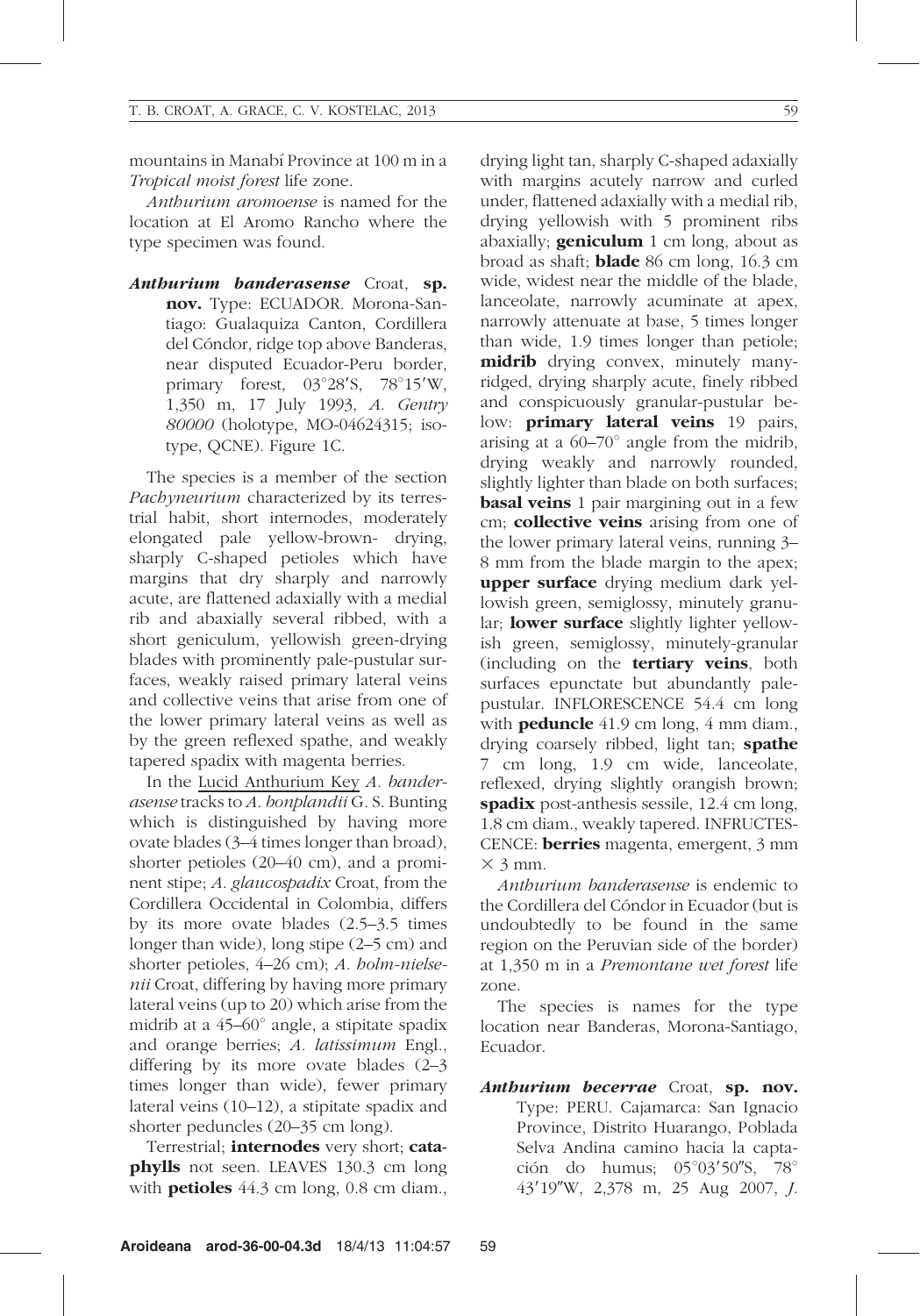Perea, E. Becerra, A. Peña and J. Diaz 3784 (holotype, MO-6108182; isotype, USM). Figures 3A–B.

The species is a member of the section Pachyneurium characterized by its epiphytic habit, short internodes, densely arranged roots, lanceolate cataphylls which persist as a network of pale fibers, and short more or less fully sheathed petioles which are rounded abaxially and narrowly sulcate adaxially. The oblanceolate to oblanceolate-elliptic blades are narrowly rounded to truncate at the base, prominulous tertiary veins and collective veins that, when present, arise from one of the uppermost primary lateral veins. The longpedunculate inflorescence has a greenish lanceolate reflexed-spreading spathe and a long tapered sessile pinkish red spadix.

In the Lucid Anthurium Key, A. becerrae tracks to A. dombeyanum Brongn. ex Engl., A ernestii Engl., A. lennartii Croat and A. soukupii Croat. Anthurium dombeyanum occurs at somewhat lower altitudes (700– 1,500 m), the blades have fewer primary lateral veins (less than 15), attenuate base and the spadix is larger and more cylindrical; A. ernestii occurs at even lower altitudes (100–700 m), the blades are attenuate at the base, have fewer primary lateral veins (less than 15), shorter peduncle (10–20 cm), a yellow spathe, and thicker spadix  $(1-1.5 \text{ cm diam.})$ ; A. lennartii has blades which are broadest in the middle, dries greenish to yellowish, has collective veins and the green spadix is supported by a 1–3 cm stipe; A. soukupii has smaller blades (less than  $60 \times 11$  cm) that dry greenish or yellowish, collective veins and a smaller dark purple spadix 3–6 cm long and larger flowers ( 3–4 mm length and width).

Epiphytic; internodes very short; cataphylls sometimes persisting as orange hair-like fibers, 4–7 cm long. LEAVES 67– 77 cm long with **petioles**  $4-7.5$  cm long,  $0.4-1.1$  cm diam.; **geniculum**  $0.5$  cm long, drying darker, slightly swollen; blades oblanceolate, 63.2–71.5 cm long, 11.7– 17.3 cm wide, 4.1–5.4 times longer than broad, 9.5–15 times longer than petiole,

acuminate at apex, narrowly truncate at base: **midrib** narrowly acute above, broadly flattened with many fine ribs, reddish below; **primary lateral veins** 14-19 pairs, arising from the midrib at a  $40^{\circ}$ –50° angle, acutely and narrowly raised, concolorous above, narrowly rounded and darker below; **basal veins** numerous pairs  $(4-8)$ very fine veins radiating out of petiolar plexus and ending at the margin in the lower 5 cm of base: collective veins absent, each primary lateral vein arching to the margin; **upper surface** drying dark greenish brown, minutely and finely granular, sparsely pale short-lineate, semiglossy, epunctate, with scattered white pustules, **lower surface** drying lighter reddish brown, minutely granular, semiglossy, epunctate, with abundant white pustules, lacking short pale lineations. INFLORESCENCE 31–62 cm long (averaging  $47$ ) with **peduncle**  $24-58$  cm long (averaging 45), 0.2 cm diam.; spathe green, narrowly lanceolate, 6.5–15 cm long,  $0.9-1.3$  cm wide, **spadix** garnet-red, sessile, long, slender, long-tapered, 7– 17.4 cm long, 0.4–0.5 cm diam., 4–5 flowers visible per spiral, 2.2–2.6 mm long, 1.8 mm wide, tepals matte papillate, glittering with a few pale cellular inclusions, lateral tepals 1.3 mm wide.

Anthurium becerrae is endemic to Peru, known only from the type locality in Cajamarca Department, San Ignacio Province at 2,378 m in a Premontane tropical wet forest life zone.

The species is named in honor of the Peruvian botanist, Edwin Becerra, who collected the type specimen along with J. Perea, A. Peña and J. Diaz. He is associated with the National University of San Marcos and recently published a dissertation on the Diversity of Orchidaceae in Yanachaga National Park, Chemillen, Peru.

**Anthurium betsyae Croat sp. nov.** Type: PERU. San Martín: Along road between Tarapoto and Yurimaguas, just beyond the tunnel,  $6^{\circ}24'14''\text{S}$ ,  $76^{\circ}18'10''\text{W}$ , 945 m, collected Jan 2002 by B. Feuerstein, cultivated plant vouchered 16 July 2012, T. B. Croat 95633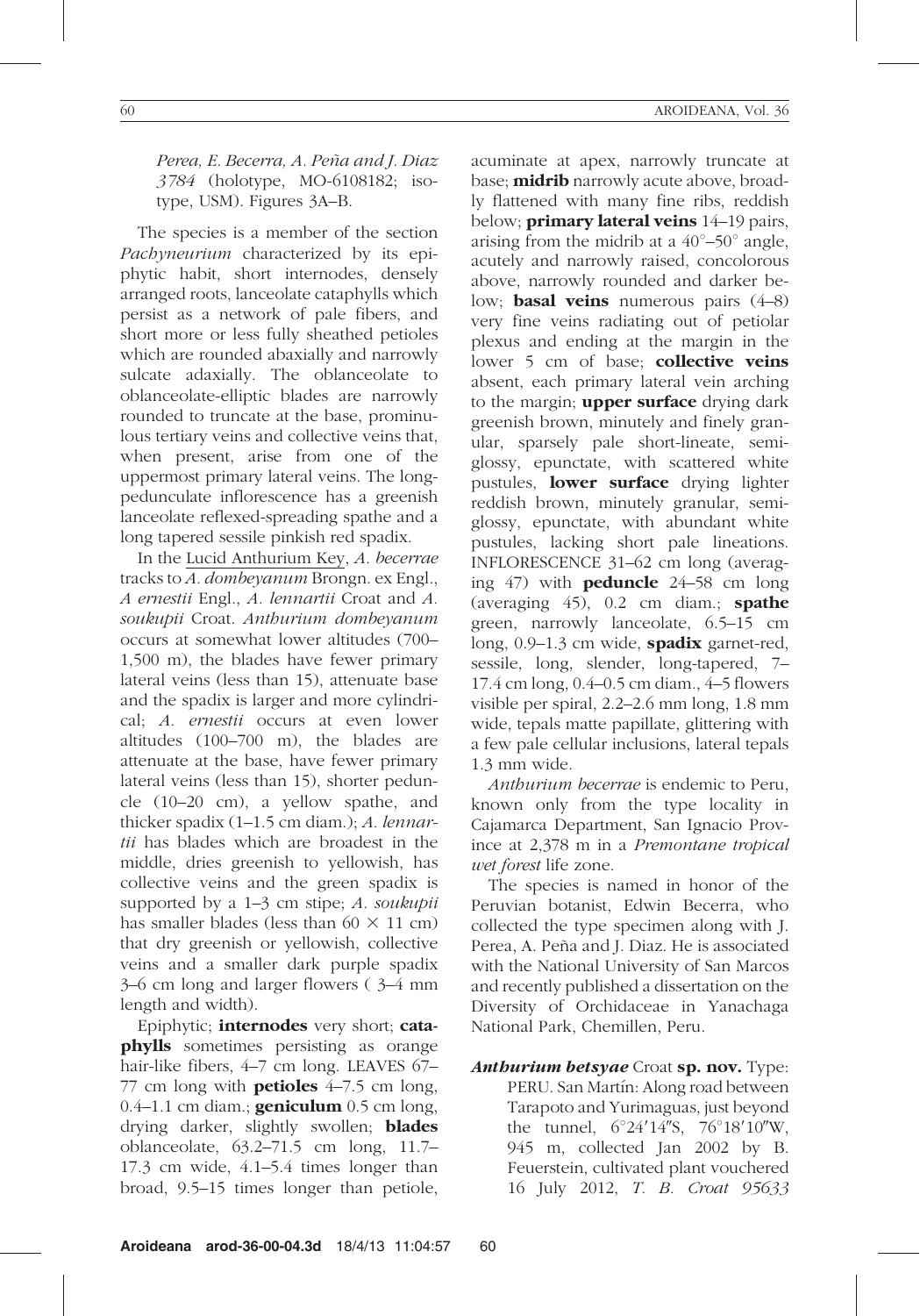(holotype, MO-6321472: isotypes; AAU, B, CAS, COL, CUVC, F, G, HUA, K, M, NY, PSO, QCNE, S, SEL, UB, US, VEN). Figure 1D.

The species is distinguished by its thick, linear, pendent leaves that are matte above and dark glandular-dotted below as well as by its white, lavender-tinged berries. The species is similar to Anthurium vittarifolium Engl. from the upper Amazon region but that species lacks glandular punctations and has red berries. There are relatively few species of sect. Porphyrochitonium that have strap-shaped leaves but another species which does is A. friedrichsthalii Schott of which ranges from Costa Rica to Colombia. That species differs in having orange berries. The Lucid Anthurium Key tracks to three species of Porphyrochitonium from Peru with linear blades; A. baguense Croat which is distinguished by longer petioles (34–45 cm), blades which are shorter (21–32 cm long) and more ovate and green a spadix; A. kayapii Croat which is distinguished by a  $25-40^\circ$  angle departure of primary lateral veins from midrib and spadix which is green to pink; and A. ligulare Croat which may be distinguished by short petioles (9–11 cm), a maroon spadix with only 3 flowers visible per spiral.

Epiphytic; internodes short, 1.5–3 cm long; **cataphylls** 3–7 cm long, persisting as dark reddish brown shredded fibers. LEAVES 45–79 cm long (average 61), with petioles 11.7–19.1 cm long, (averaging 15.6 cm), 3–4 mm diam., nearly terete, narrowly flattened or with narrow, shallowly sulcus adaxially, sheathed 2 cm at base, pale green, weakly glossy, smooth; geniculum 1.5–3.2 cm long, 5–6 mm wide, 6–8 mm thick, not sulcate, slightly darker than petiole; blades linear, to linearelliptic, pendent from spreading petioles, 33–60 cm long (averaging 45.3 cm), 3.7– 6.3 cm wide (averaging 5 cm), widest near the middle, 5.5–7 times longer than wide (fresh blades), 14–15 times longer than wide (dried blades shrivel laterally and margins curl under), 2–5 times longer than petioles, narrowly acute at apex and at base, dark green and matte and eglandular above, moderately paler and weakly glossy and dark glandular-punctate below, the margins curled under; **midrib** slightly paler than surface, convex at base, narrowly rounded by middle, becoming bluntly acute toward apex above, thicker, narrowly rounded and moderately paler below; primary lateral veins 7–10 pairs, arising at a  $15-20^\circ$  angle, weakly sunken and concolorous above, weakly raised, narrowly rounded and slightly darker below; collective veins arising from one of the lowermost pairs of primary lateral veins, more conspicuously sunken than primary lateral veins above, but less so than primary lateral veins below. INFLORESCENCE pendent; **spadix** nearly  $90^\circ$  pendent from spreading peduncle; **spathe** 3.7–7.3 cm long, 4–9 mm wide; **immature spadix** 3– 7 cm long, 2–3 mm diam., purplish violet; flowers 4–5 visible per spiral, 1.6–2.5 mm long, 1.4–2.2 mm wide; **tepals** triangular, pinkish tan, glossy, speckled with violet; lateral tepals 1–1.5 mm wide, inner margins broadly rounded, outer margins 2 sided; **fruiting spadix** 20 cm long,  $1.5-2$  cm diam. with berries emergent with tepals faintly purplish, semiglossy, triangular to shield-shaped; inner margin broadly rounded, outer margin 2–4 sided. INFRUC-TESCENCE: **berries** white, tinged lavender, lavender at apex at maturity, usually with a purplish cross with weak ridges at apex, 4.2–5.2 mm long, 3.2–3.5 mm diam.; stigma 0.4 mm diam., oblong-elliptic, borne in a weak depression, mesocarp whitish and mealy; seeds 2 per berry, manila, 1.8– 2 mm long, 1.1–1.3 mm wide, ca. 1 mm thick, enclosed in a translucent envelope.

Anthurium betsyae is a member of sect. Porphyrochitonium, known only from the type locality in San Martín Department of Peru at 945 m in a Tropical moist forest life zone.

The species is named in honor of Betsy Feuerstein of Memphis, Tennessee, who discovered the species. Betsy has a keen interest in Araceae and explored several areas in Latin America but especially in Ecuador where she is often among the first to visit a region. She has been generous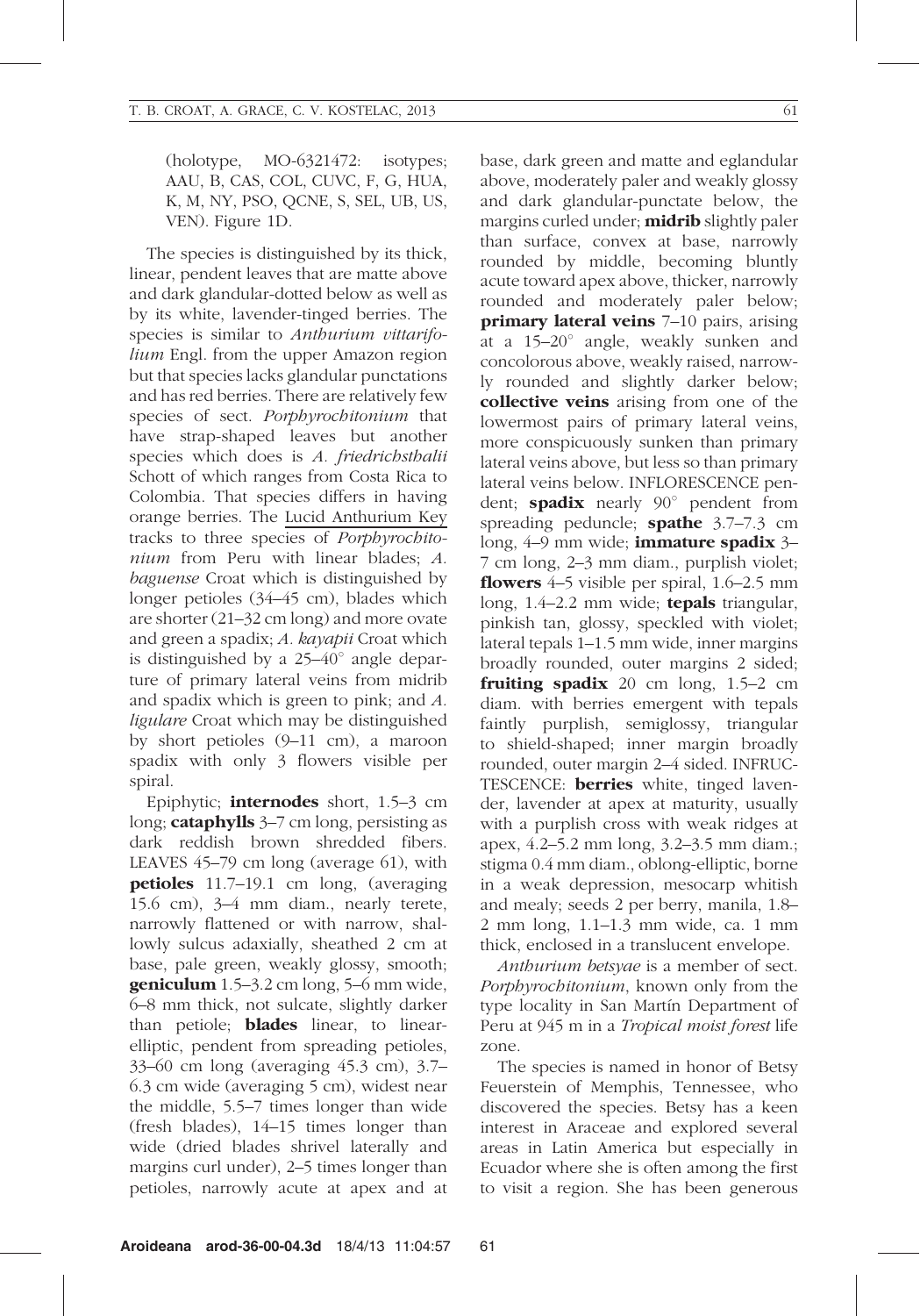

Fig. 2. A–C. Anthurium donovaniae Croat. (Croat 73917). A. Herbarium type specimens showing leaf blade and detached petiole, abaxial surface exposed. B. Herbarium type specimen showing smaller leaf with petiole. C. Herbarium type specimen showing inflorescence with detached spadix, spathe partially attached. D. Anthurium imazaense Croat. (Vasquez 24821). D. Herbarium type specimen showing leaf cut into three parts (left) apical portion with adaxial surface on right, the tip folded over to expose the abaxial surface; part of apex missing.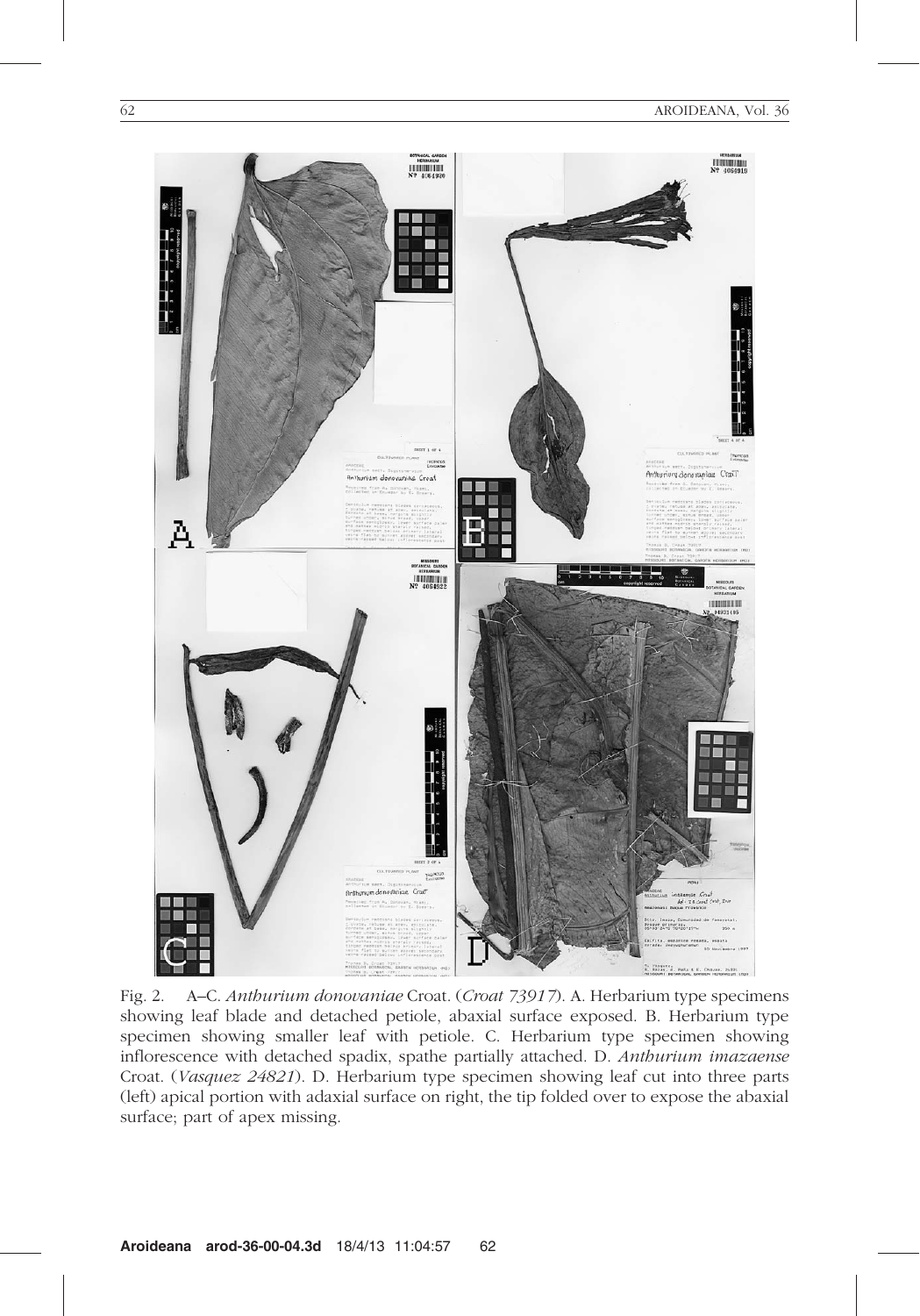

Fig. 3. A–B. Anthurium becerrae Croat. (Perea 3784). A–B. Herbarium type specimens: A. Showing blade folded (upper left side) base showing abaxial surface, (middle portion) abaxial surface. B. Showing blade folded at base and apex showing adaxial surface, middle portion abaxial surface. C–D. Anthurium magrewii Croat. (Croat 69700). C–D. Herbarium type specimens: C. Showing blade folded, basal  $\frac{1}{2}$  showing abaxial surface. D. Showing three separate inflorescences.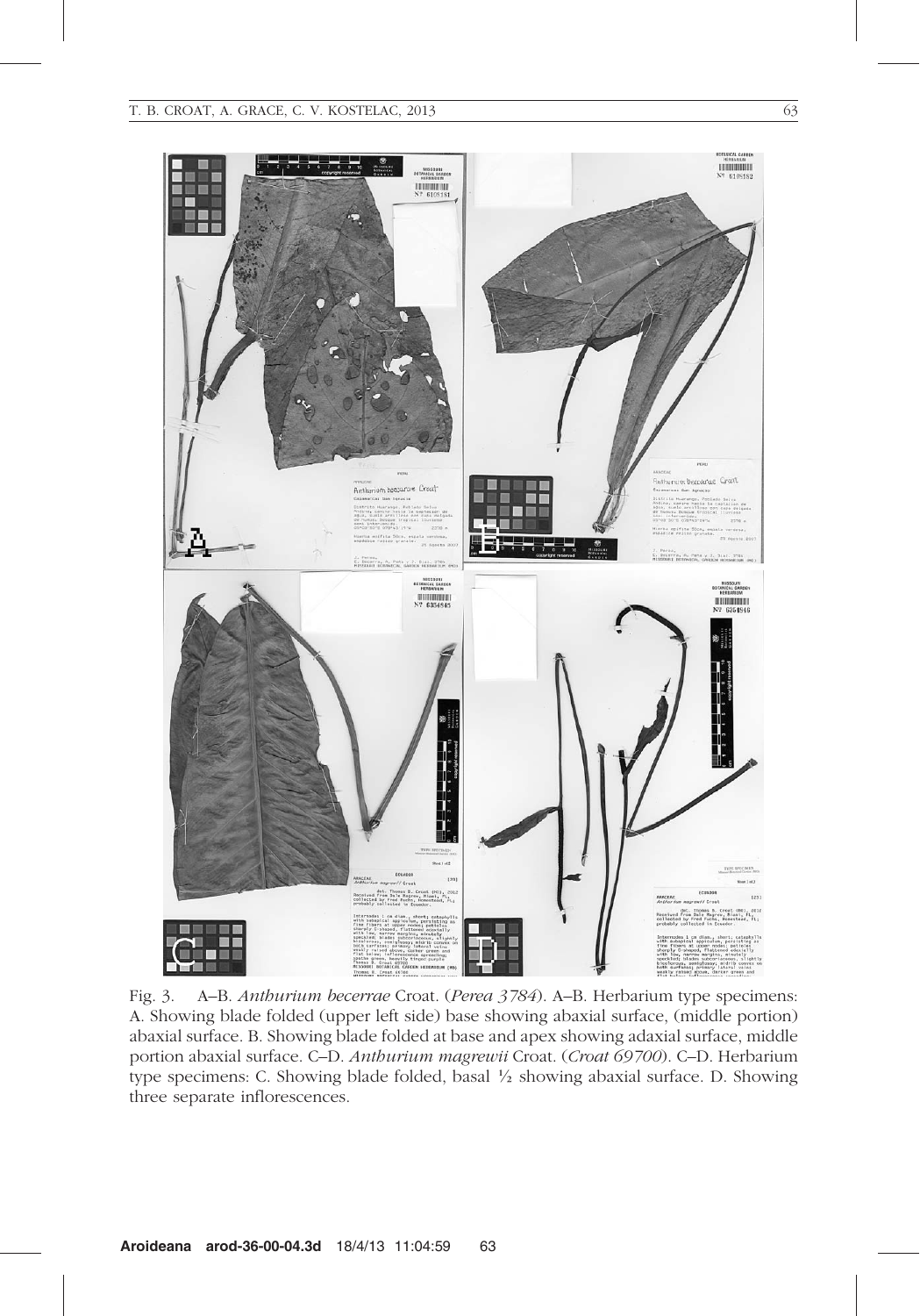with her advice and with her living plant material and has been very beneficial to my research efforts.

## Anthurium donovaniae Croat, sp. nov.

Type: ECUADOR, without exact locality; collected by Elaine Spears, cultivated by Amy Donovan, vouchered July 3 1992, T. B. Croat 73917 (holotype, MO-4064919-22). Figures 2A–C.

The species is a member of sect. Digitinervium, characterized by its short internodes, deeply sulcate petioles, ovate-cordate blades which are glandular-punctate on the lower surface with three pairs of basal veins, the innermost extending to the apex and very remote from the margin, the second of which extends to above the middle as well as in having rather closely parallel veins extending between the basal veins. In addition the species has a longpedunculate inflorescence with a green spathe and spadix.

Anthurium donovaniae is not close to any other species of sect. Digitinervium, differing from most other species by having the blades drying yellow-green on the upper surface. The species resembles Anthurium ovatifolium but this species has much broader leaves, 4 or more basal veins and 14 flowers visible per spadix spiral. In terms of dried blade color, Anthurium donovaniae is more similar to A. lingua Sodiro but that species has a much narrower blade.

Internodes not seen; cataphylls persisting intact 10–15 cm, drying dark reddish brown. LEAVES 67.3 cm long with petioles narrowly sulcate adaxially, 26.3 cm long, 0.5 cm diam., geniculum reddish, 2 cm long, 1 cm diam., drying reddish brown; **blades** ovate, coriaceous, 41.5 cm long, 34 cm wide 1/3 length from the base, retuse, apiculate at apex, subcordate at base, margins slightly turned under; sinus 1.7 cm deep, 8 cm wide; **upper surface** semiglossy, drying greenish grey; **lower** surface drying semiglossy, yellow-green with dark uniformly scattered dark glandular punctations; **midrib** sharply raised, tinged with red below, drying broadly

rounded, finely ribbed below; primary lateral veins 7 pairs arising from the midvein at a  $40-45^\circ$  angle and ending in the  $1<sup>st</sup>$  basal vein, the  $1<sup>st</sup>$  pair of primary lateral veins loop connect to the  $2<sup>nd</sup>$  and  $3<sup>rd</sup>$ pair before joining the  $1<sup>st</sup>$  basal vein, concolorous, flat to sunken above, slightly raised and inconspicuous on the lower surface; **basal veins** 3 pairs, much more prominent than primary lateral veins, larger, more steeply raised,  $1<sup>st</sup>$  pair arising from the petiolar plexus at  $55^\circ$  angle, receiving the primary lateral veins and ending at the apex,  $2<sup>nd</sup>$  pair arising from the plexus at a  $20^\circ$  angle and margining out above the middle of the blade,  $3<sup>rd</sup>$  pair arising from the plexus and margining out  $\frac{1}{4}$  the length of the blade. INFLORESCENCE 75.9 cm long, erect with **peduncle** 60.2 cm long, 0.5 cm diam., sulcate adaxially; spathe oblong-lanceolate with a long, tapering apex, 15.8 cm long, 2 cm wide, spadix 15.7 cm long, 1.2 cm diam., slightly curved and tapering; flowers 6–8 visible per spiral, 1.9 mm long, 2.0 mm wide; tepals drying glossy, papillate, lateral tepals width 1.2 mm.

Anthurium donovaniae is endemic to Ecuador but without a specific locality, however the species surely came from the middle to higher elevations in the Andes where all other species in the section occur.

The species is named in honor of the late Amy Donovan who provided the type specimen from a cultivated plant. Amy was long associated with the International Aroid Society and served as Editor of Aroideana between 1988–1998 before her death in 2006. Amy and her late husband, Jim, were mainstays of both the Aroid Society and the Bromeliad Society in the Miami Area. Their yard was always beautifully adorned with colorful flowers.

Anthurium imazaense Croat, sp. nov. Type: PERU. Amazonas: Bagua Province, Distrito Imaza, Comunidad de Yamayakat, 05°03'24"S, 78°20'17"W, 350 m, 10 Nov 1997, R. Vasquez, R. Rojas, A. Peña & E. Chavez 24821 (holotype, MO-0493405; isotype, USM). Figure 2D.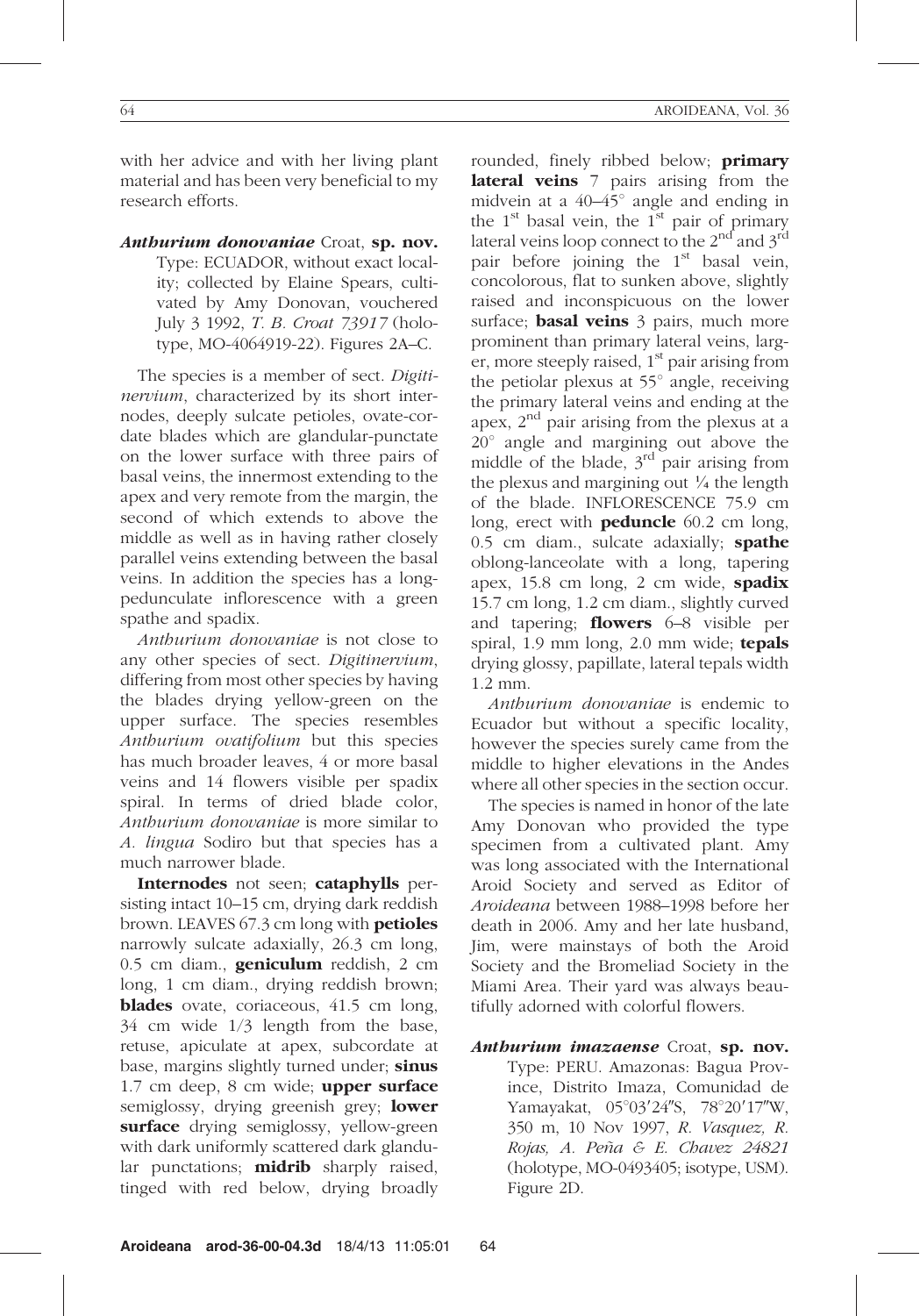The species is a member of sect. Pachyneurium characterized by its epiphytic habit, pale brown, fine cataphyll fibers, the petiole V-sulcate adaxially, 3-ribbed abaxially with a short geniculum but especially by the naked axis of the blade between the blade proper and the geniculum of the petioles. Also characteristic of this species is the short peduncle, the lanceolate violet-purple light red spathe and the violet-purple, narrowly long-tapered weakly stipitate spadix.

The characteristic naked axis in the lower part of the leaf blades above the short geniculum of Anthurium imazaense is similar to A. pranceanum Croat and A. krukovii Croat but both of these species occur in Brazil. In addition, Anthurium pranceanum differs in having ovate-elliptic to ovate blades with the lower blade surface dark glandular-punctate and an inflorescence with the peduncle much longer than the spadix and the stipitate spadix less than 10 cm long.

In the Lucid Anthurium Key, A. imazaense tracks to A. dombeyanum Brongn, A. pendulifolium N. E. Br. and A. plowmanii Croat. Anthurium dombeyanum may be distinguished in having very short petioles, (5.5–9.5 cm), the leaf base is directly connected to the geniculum and longer peduncle (25–35 cm), stipe and cylindrical spadix. Anthurium pendulifolium differs in having longer petioles (14– 20 cm), lanceolate blade 4–6 times longer than wide and more primary lateral veins (15–20 pairs). Anthurium plowmanii is distinguished by its nearly elliptical blade with prominently undulate margins, thicker, darker geniculum directly connected to the blade base, primary lateral veins which arise from the midrib at a  $40-50^{\circ}$  angle.

Despite the marked differences with its remote geniculum the species probably most closely resembles Anthurium dombeyanum in appearance owing to its large brown-drying leaf blades and its petiole shape. Nevertheless that species, in addition to having the geniculum at the base of blade, differs in occurring generally at elevations above 900 m.

Epiphytic; internodes very short; cataphylls probably lanceolate. LEAVES 166 m long with **petioles** 34 cm long, 1 cm diam., drying with V-shaped sulcus adaxially, prominently 3-ribbed abaxially; **genicu**lum 9 mm, remote from the leafy portion of the blade, naked axis of blade 11.5 cm; blades 132 cm long, 50 cm wide, 2.6 times longer than wide, 3.9 times longer than petiole, narrowly obovate, narrowly rounded at apex, attenuate at base, epunctate, semiglossy, somewhat bicolorous, drying grayish brown above, grayish yellowbrown below; **midrib** drying prominently raised, narrowly acute adaxially (1 cm wide, 0.7 cm high), narrowly raised, drying light yellow-brown, prominently 2 or more ribbed on either side, several-ribbed on each side abaxially; **primary lateral veins** 13 pairs arising from the midrib at an  $80^\circ$ angle near the base, a  $50^{\circ}$  angle toward the apex, drying narrowly round-raised (2 mm wide, 1 mm high), reddish brown adaxially, round-raised, finely ribbed, darker than surface abaxially: **collective veins** lacking, even the uppermost primary lateral vein merging with the margin; **upper surfaces** drying semiglossy, minutely granular with a few white pustules near and on the midrib; **lower surface** drying moderately smooth. INFLORESCENCE 42 cm long, sessile with peduncle 7.5 cm drying nearly terete, 3 mm diam.; spathe reddish, 20 cm long, 2 cm wide, erect-spreading, drying fibrous, reddish; **spadix** stipitate 6 mm, violet-purple, 34.5 cm long, 1 cm diam., gradually tapering; **flowers** 12–15 visible per spiral, 2.2–2.4 mm long, 1.8–1.9 mm wide; tepals sparsely granular, lateral tepals 1.3 mm wide, inner margins broadly rounded with

Anthurium imazaense is endemic to Peru in Amazonas Department, Bagua Province at 350 m in a Premontane wet forest life zone.

rippling edges flaring upward, outer mar-

gins 2-sided.

The species is named for the type locality in the Distrito Imaza in Bagua Province.

## Anthurium magrewii Croat, sp. nov. Type: ECUADOR. Exact locality unknown, originally collected by Fred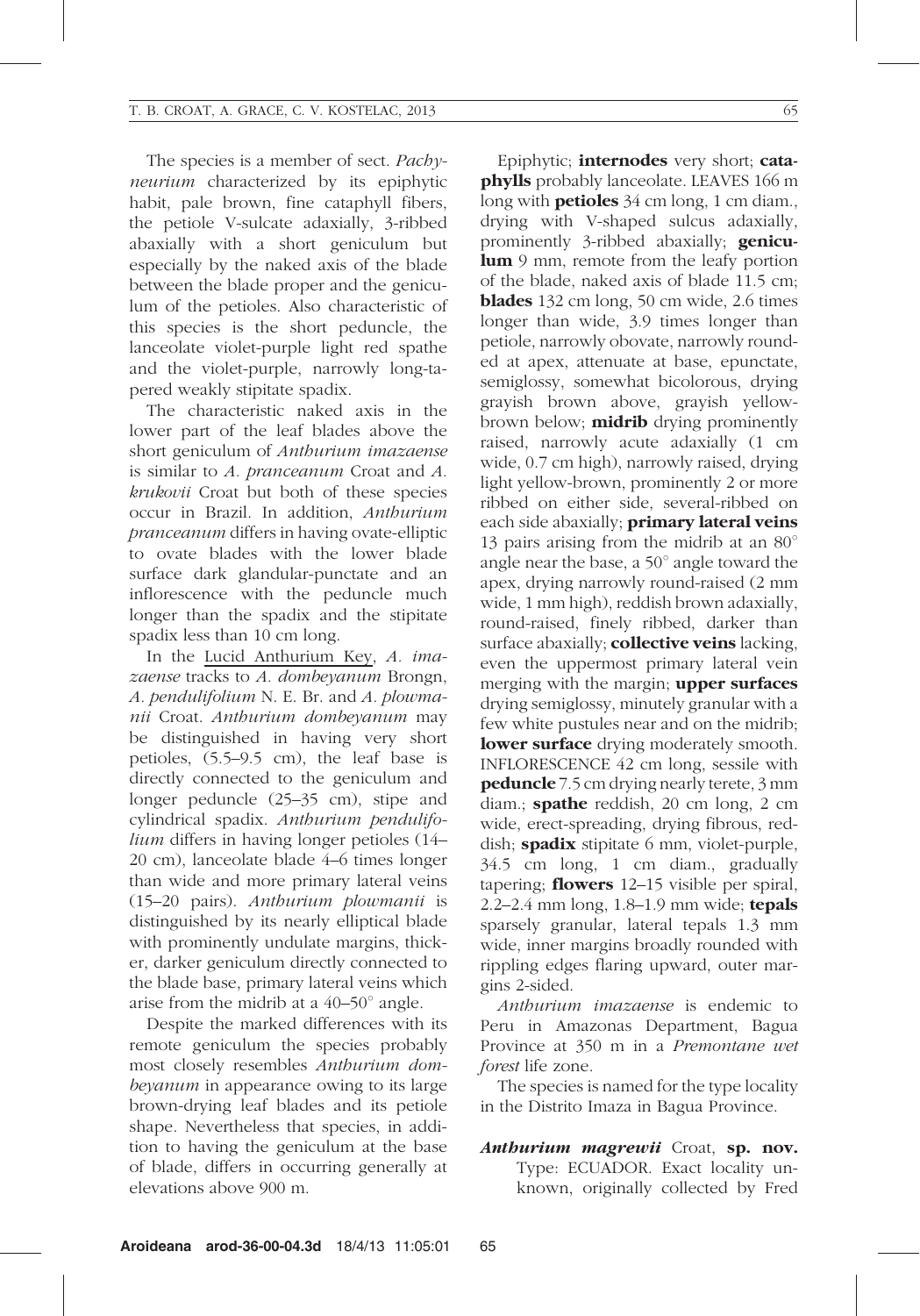Fuchs, Homestead, FL, cultivated by Dale Magrew, vouchered 16 Mar 2012, T. B. Croat 69700 (holotype, MO-6354845; isotypes, AAU, B, BR, C, CAS, COL, CUVC, DUKE, F, G, GB, GH, GOET, HUA, IMB, INPA, K, L, LE, M, MEXU, MICH, NY, P, PMA, PSO, QCNE, RB, RSA, S, SEL, TEFH, TEX, UB, US, VEN, W). Figures 3C–D.

The species is a member of sect. Pachyneurium characterized by its short internodes, densely arranged roots, cataphylls persisting as fine fibers, U-shaped, obtusely and deeply sulcate petioles, moderately coriaceous oblong-elliptic blades with two basal veins, the outer of which merge soon with the margin, the inner forming the collective veins as well as by the spreading, moderately long-pedunculate inflorescences with a spreading green lanceolate spathe, and a long-tapered dark purple spadix with matte flowers.

In the Lucid Anthurium Key the species tracks to Anthurium atropurpureum R. E. Schultes & Maguire which differs in having broader blades (length/width ratio 2.9), only 12–14 pairs of primary lateral veins, and 10–12 flowers per main spiral; A. pendulifolium N. E. Br. which differs in having much longer blades (65–105 cm) which are attenuate at the base, and only 10–13 primary lateral veins; and A. pseudospectabile Croat which also differs in having much longer blades (65–150 cm) and as many as 40 primary lateral veins which arise from the midrib at a  $35-40^{\circ}$ angle.

Internodes 0.2–0.3 cm long, 3–4 cm diam.; roots moderately dense, 4 mm diam., light brown; cataphylls with subapical appiculum, persisting as fine fibers at upper nodes. LEAVES 105–131 cm long (averaging 118) with petioles 41.2–57 cm long, 8 mm thick, 7 mm wide, basically terete, drying obtusely U-shaped, obtusely deeply and narrowly sulcate, flattened adaxially with bluntly acute margins, minutely short-speckled, geniculum 2– 2.5 cm long slightly swollen; **blades** oblong-elliptic, 55.1–74.1 cm long, 10– 20.3 cm wide, 3.1–5.9 times longer than wide (averaging 4.1), 1.0–1.4 times longer than petiole (averaging 1.3), subcoriaceous, shortly and gradually acuminate at apex, rounded at base; **midrib** drying narrowly rounded and concolorous above, narrowly rounded and slightly paler below; primary lateral veins 16–25 pairs, arising from the midrib at  $40-50^\circ$  angles, weakly raised to narrowly raised and concolorous above, bluntly acute and darker green below, drying paler below; **basal veins** 2 pairs, the outer pair weak and soon margining out, the inner and principle basal pair forming the collective veins and running to the apex, 7–10 mm from margins; **tertiary veins** flattened, darker than surface. INFLORESCENCE erectspreading, 32–86 cm long (averaging 59) with **peduncles** 27–70 cm long (averaging 42.5 cm), terete, 5–7 mm diam., drying 2–4 mm diam.; **spathe** spreading, green, lanceolate, 6–18.4 cm long, 1–2.3 cm wide, heavily tinged purple within with midrib darker purple, sometimes also on outside; spadix dark purple, matte, 5-17.5 cm long (averaging 12.1), 4–8 mm diam. (averaging 6); flowers 5–8 visible per spiral, 2.8–3 mm long, 2.6 mm wide; **tepals** matte, minutely papillate, sparsely pale-dotted; lateral tepals 1.6 mm wide, the inner margin broadly rounded, outer margins 2-sided; stamens held at the level of the tepals; anthers 0.6 mm long, 0.95 mm wide. INFRUCTESCENCE: berries reddish, obovoid, 5 mm diam., 6 mm long; seeds ovoid,  $2.8-3.3$  mm  $\times$  2.2-2.5, purplish speckled, 1.0–1.8 mm thick bicolorous, dark green and weakly semiglossy to weakly glossy above, paler and matte, weakly glaucous below.

Anthurium magrewii is endemic to Ecuador, known only from the type specimen but from an unknown locality so both the life zone and elevation are also unknown.

The species is named in honor of the late, Dale Magrew from Miami from whom I received the plant. Dale was an avid collector of aroids and a long-standing and active member of the International Aroid Society.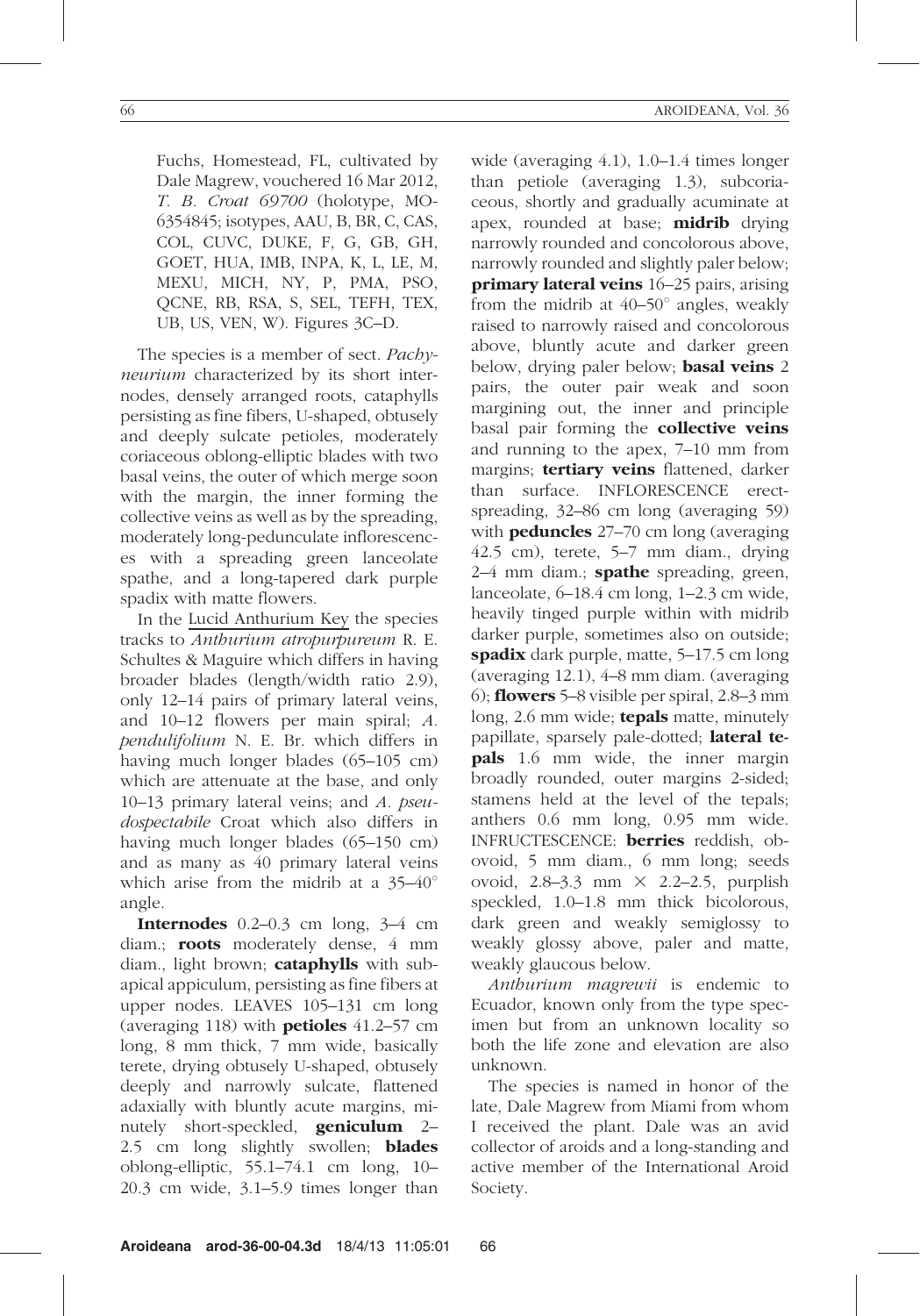Anthurium paloraense Croat, sp. nov. Type: ECUADOR. Morona-Santiago: Palora to Yushin (Llushin), m 6.0 km NNW of Palora, then km E of main Palora-San Vincente de Tarquí Road,  $01^{\circ}40'14.4''\text{S}$ ,  $78^{\circ}01'1.2''\text{W}$ ,  $875 \text{ m}$ , Croat 90105 (holotype, MO-606887; isotypes, B, COL, F, K, NY, M, QCNE, S, US). Figure 4A.

The species is a member of sect. Pachyneurium characterized by its short internodes, dense roots, short, D-shaped petioles, oblanceolate blades and sessile, narrowly cylindroid, pale yellow-green spadix.

Anthurium paloraense is closely related to A. trujilloi Croat from Caqueta Department in Colombia at 487–519 m. That species differs in having proportionately narrower blades that dry darker olivebrown on the lower surface with blackened primary lateral veins that arise at a  $20-30^\circ$ angle, petioles which are more prominently 3-ribbed abaxially and have more prominently raised, incurled margins adaxially with a prominent medial rib as well as a pale yellow-green spadix and tepals which are 3-sided on the outer margins.

The species also resembles *Anthurium* latissimum Engl. in having the lowermost primary lateral veins departing the midrib at  $90^\circ$  angles but that species has much longer petioles which are nearly equal in length to the blade and the blade is broadly ovate, reflected in the blade length/width ratio of 2 compared with 4 in A. paloraense. Anthurium paloraense is similar to an undetermined species from the Valley of Rı´o Waiwaime but differs in that the blades dry a 1ight brown with dark reddish black midrib. Also, the geniculum of Anthurium paloraense is much smaller and less noticeable than that of the other species whose geniculum is larger and much more prominent.

Epiphytic; internodes short, 1.3 cm diam.; **roots** densely arranged, pale greenish white; **cataphylls**  $4.6$  cm long, narrowly lanceolate, slightly curved, persisting more or less intact, reddish brown. LEAVES 79.5 long; **petioles** 7–8 cm long,  $0.6-1.1$  cm

thick and broad, narrowly D-shaped, the adaxial margins moderately acute and weakly raised (the margins sometimes weakly undulate toward apex, rounded to weakly 3-ribbed abaxially with a weak rib on one side, at least the younger petioles heavily tinged purple-violet, weakly glossy; geniculum 2 cm long, 1.4 cm thick and broad, drying darker than petioles; blades narrowly oblanceolate,72.5–74 cm long, 17–19.7 cm wide, 4 times longer than broad, broadest in apical 1/3, 10 times longer than petioles, abruptly and weakly acuminate at apex, gradually tapered to base and abruptly ending with an inequilaterally acute base, semiglossy, somewhat bicolorous, drying dark brown and weakly glossy above, dark olive-brown and semiglossy below; **midrib** bluntly ribbed near the base, becoming promptly more acutely ribbed, sharply triangular to the apex, more or less concolorous above, narrowly rounded and reddish brown below, weakly ribbed near the base, drying the same; primary lateral veins 13–14 pairs, narrowly rounded and more or less concolorous above, slightly thicker, narrowly rounded and reddish brown below, arising at an acute angle then abruptly spreading at up to  $90^\circ$  angle near the base, to  $70^\circ$  angle midway and to  $50^{\circ}$  angle near apex; tertiary veins flat and darker than surface below, flat and moderately obscure above; collective veins lacking or at most arising from near the apex; margins weakly undulate. INFLORESCENCE 51.2–53.8 cm long, erect-spreading; **peduncle** 38–41 cm long, 5 mm diam., medium green, semiglossy, tinged purple in lower 2/5, drying light brown with fragments of reddish brown epidermis; **spathe** spreading-recurved, 9–14.2 cm long, 1.3–3 cm wide, narrowly acuminate at apex, decurrent to 3.5 cm at base, joining peduncle at ca.  $25^\circ$ angle, drying coriaceous and medium brown; **spadix** sessile, narrowly cylindroid, pale yellow-green, 9.4–18 cm long, 10 mm diam. at base, 12 mm diam. midway, 10 mm diam. at 1 cm from the apex, rounded at apex, drying dark brown; flowers 13–14 visible per spiral, 2.5–3 mm long, 2.3–3 mm wide, drying 2.2 mm long,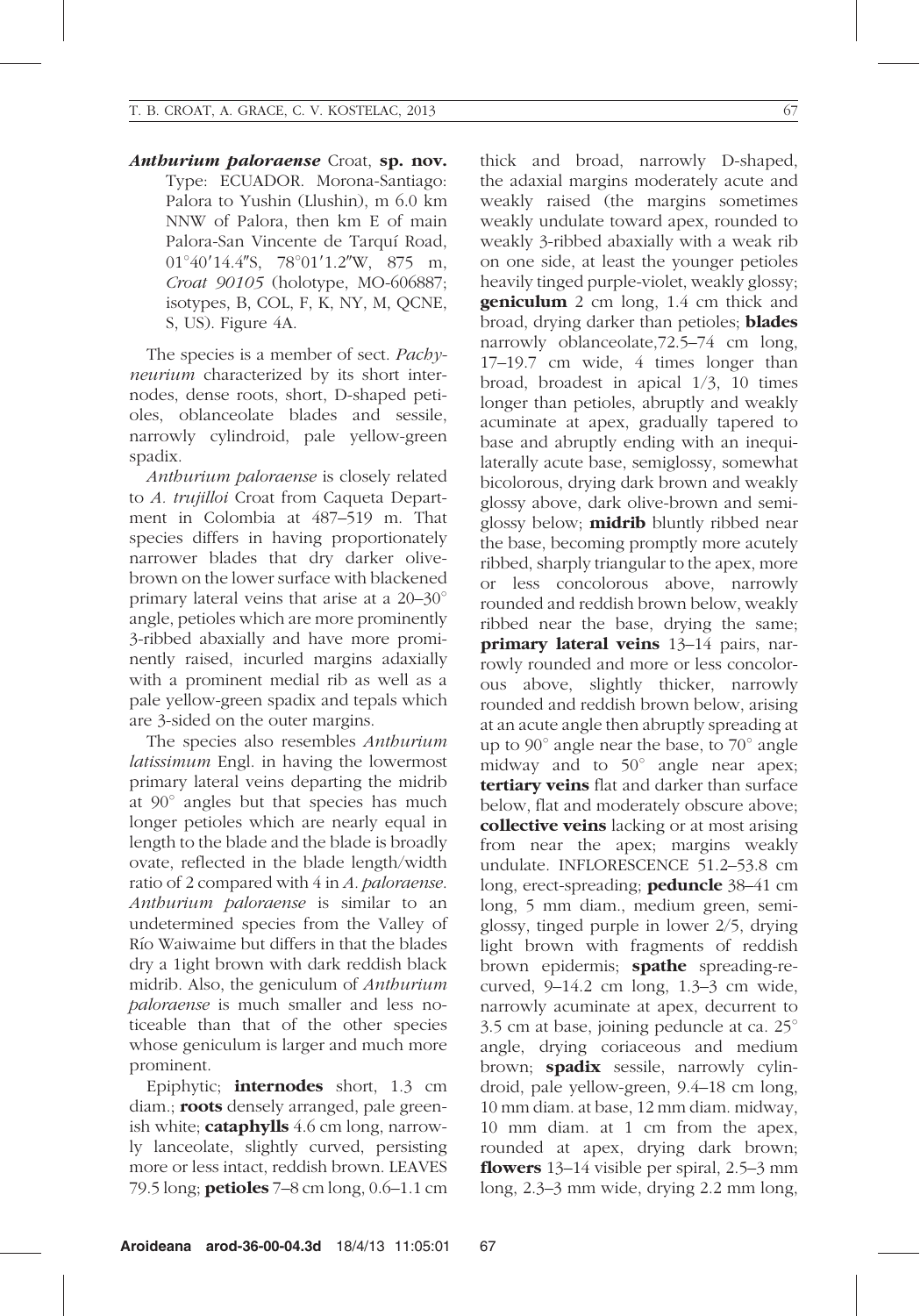

Fig. 4. A. Anthurium paloraense Croat. (Croat 90105). A. Herbarium type specimen showing blades folded, base and apex with adaxial surface. B. Anthurium quinonesiae Croat. (Forero 9632). B. Herbarium type specimen showing leaf blades with adaxial surface exposed except  $2<sup>nd</sup>$  blade from leaf which has abaxial surface exposed. C. Anthurium riocojimiesense Croat. (Neill 11419). C. Herbarium type specimen showing leaf blade with predominantly abaxial surface exposed, middle blade abaxial surface exposed, right blade adaxial surface exposed. D. Anthurium trujilloi Croat. (Croat 100534). D. Herbarium type specimen showing blade folded three times, apex and center portion with adaxial surface exposed.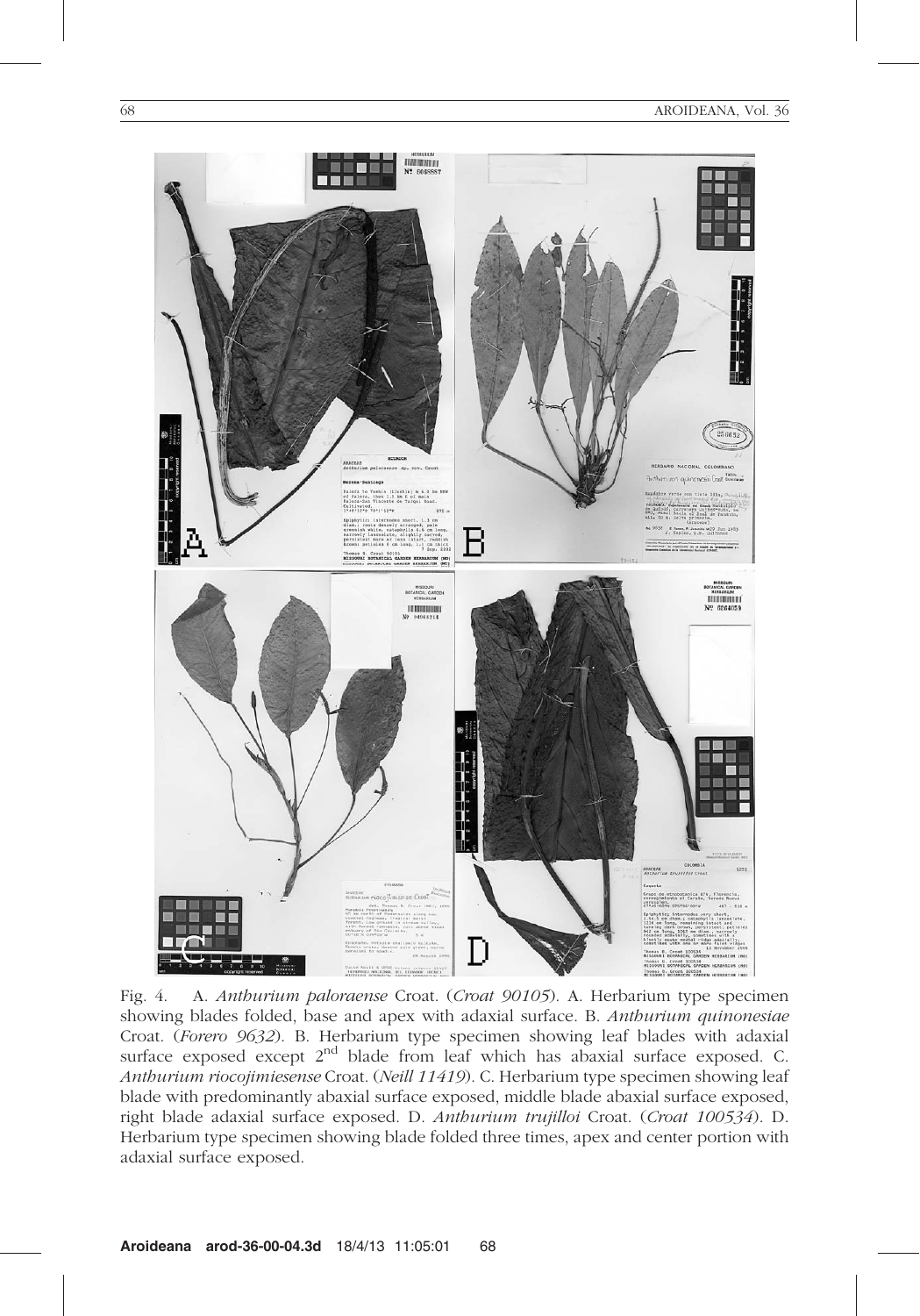1.8 mm wide; **tepals** minutely granular upon drying; lateral tepals drying 1.1 mm wide, broadly shield-shaped, outer side 3– 4-sided, the sides parallel to the spiral more or less straight, the sides perpendicular to the spirals jaggedly sigmoid; pistils pinkish red, 1 mm wide on each side; stigma 2 mm long, 1 mm wide.

Anthurium paloraense is known only from the type locality in Ecuador in Morona-Santiago Province in the region of Palora in the valley of the Río Pastaza at 380 m in a Premontane wet forest life zone.

The species is named for the type locality near Palora in Morona-Santiago Province.

Anthurium quinonesiae Croat, sp. nov. Type: COLOMBIA. Chocó: Municipio de Quibdó, Carretera Quibdó-Yuto, km 8–9, ramal hacia el Real de Tanando, 5°37'N, 76°39'W, 80 m, 29 June 1983, E. Forero and R. Jaramillo, J. Espina, L.M. Quiñones 9632 (holotype, COL-256652; isotype, MO). Figure 4B.

The species is a member of the section Porphyrochitonium characterized by its epiphytic habit, short internodes, short red-brown cataphyll fibers, sharply flattened petioles with sharply erect margins and a medial rib adaxially and narrowly rounded abaxially, grayish drying blades which are dark glandular-punctate on the lower surface only, with a single pair of collective veins arising from the base and moderately obscure on the upper surface as well as by a long-pedunculate inflorescence with a short green spathe, a long slender long-tapered spadix that is green tinged with lilac and that dries with a knobby appearance by virtue of the short rows of mostly 2–3 flowers clearly visible in each spiral.

In the Lucid Anthurium Key A. quinonesiae tracks to A. calimense Croat & Bay, A. fragrantissimum Croat, A. trianae Engl. and A. verrucosum Croat & Bay. Anthurium calimense may be distinguished by its more ovate blades (length to width ratio 2.2–3) that have glandular punctations on the upper surface, collective veins which run 8–15 mm from the margin and spadices that are yellow in flower and purple when in fruit; A. fragrantissimum differs in having longer blades (28–44 cm), more primary lateral veins (20–25 pairs), 4–6 flowers visible per spiral; A. trianae has longer petioles (20 cm), longer, wider blade (25  $\times$  7 cm) and fewer primary lateral veins (8–9 pairs); A. verrucosum has blades 24–57 cm long and 5–19 cm wide that are prominently verrucose on the upper surface and its spadix ranges from gray to yellow when in flower.

Epiphytic; internodes very short, 1 cm diam., **cataphylls** persisting as fine shredded, reddish brown mostly parallel fibers, 1–6 cm long. LEAVES 18–47 cm long with petioles 4–11.2 cm long, 2–3 mm diam., sharply flattened adaxially with faint medial rib, narrowly rounded abaxially; geniculum 0.5–1.5 cm long, slightly swollen, with longitudinal wrinkles and darker than petiole; blades narrowly elliptic, 14– 24.5 cm long, 3.6–5.9 cm wide, 3.3–5.1 times longer than broad (averaging 3.9), 1.7–4.1 times longer than petiole (averaging 2.3), acuminate at apex, narrowly acute to attenuate at base; **midrib** concolorous, narrowly and acutely rounded above and below, eglandular above, sometimes glandular along its lower border on lower surface; **primary lateral veins** 8–13 pairs, arising from the midvein at  $40^{\circ}$ –50° angles, concolorous and obscure above, very finely raised and barely discernable below, often undulate upon drying; collective veins arising from the base, 2–5 mm from the margin, slightly more prominent than primary lateral veins; **upper surface** drying medium grayish green, semiglossy, minutely aerolate-ridged, eglandular (but with dark removable punctations); lower surface drying medium brownish green, semiglossy, minutely granular-ridged and conspicuously dark glandular-punctate (punctations concave medially). INFLO-RESCENCE 11–41 cm long with **peduncles** 7.6–20.1 cm long (averaging 24.4), 1–3 mm diam.; **spathe** green, usually spreading, sometimes reflexed 2.3–3.5 cm long, 3– 7 mm wide; **spadix** green, sessile, narrowly long-tapered, 3.4–21.2 cm long (averaging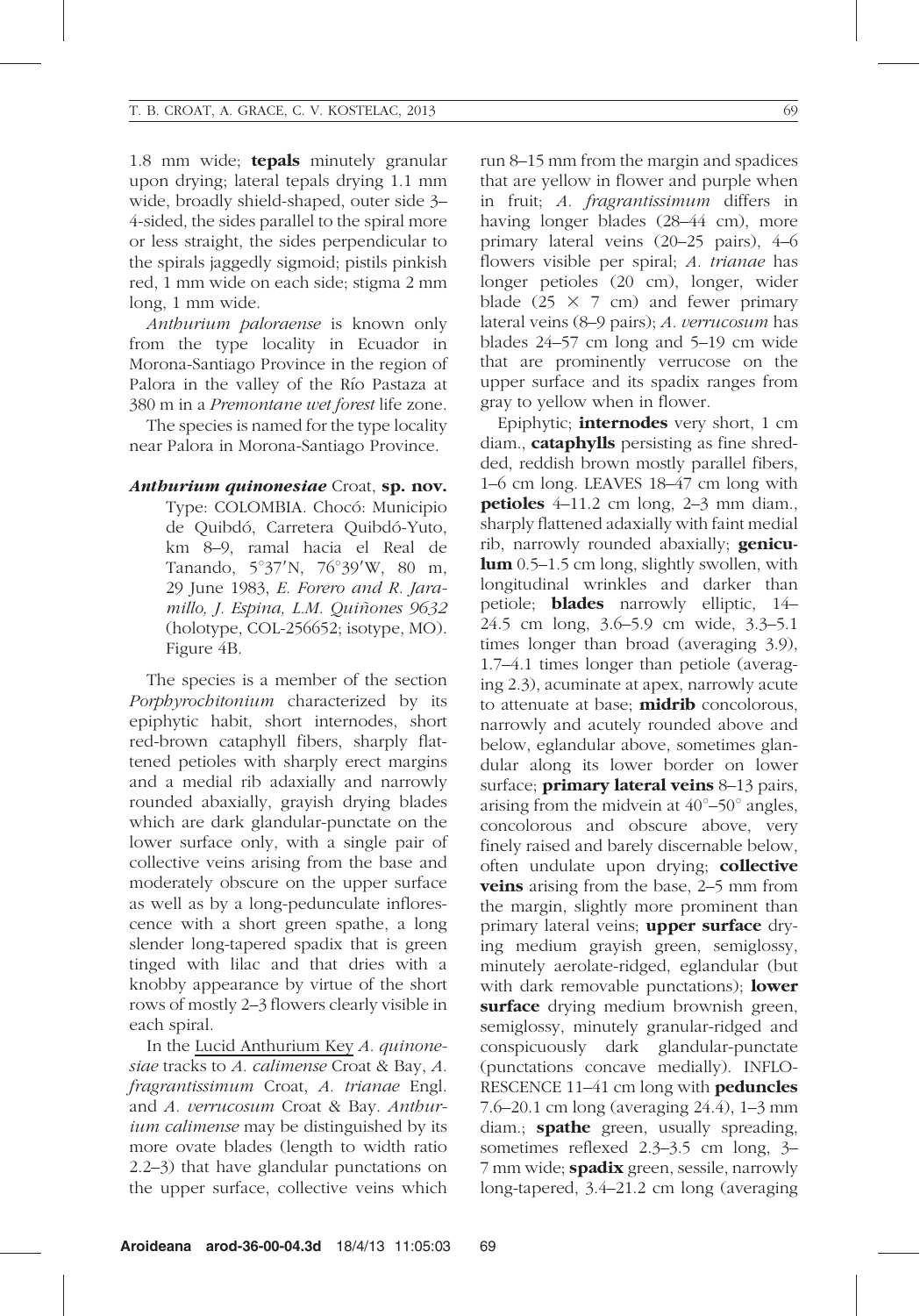11.9),  $3-8$  mm diam.; **flowers** rhombic, sometimes mounded, 3(–4) visible per spiral, 4.1 mm long, 2.5 mm wide; tepals surface papillate, lateral tepals typically much broader than wide, 1.6–2.3 mm wide, inner margins slightly rounded, outer margins 2-sided.

Anthurium quinonesiae is endemic to Colombia in the Department of Chocó at 45–100 m in a Tropical rain forest life zone.

The species is named in honor of Colombian botanist, Luz Mila Quiñones, who collected the type as a part of a team with Enrique Forero, R. Jaramillo and Josefina Espina in 1983. Luz Mila was Enrique Forero's first graduate student and spent her career at the Universidad de Villavicencio in the Department of Meta, retiring from teaching only recently.

Anthurium riocojimiesense Croat, sp. nov. Type: ECUADOR. Manabí: Pedernales, 45 km N of Pedernales along new costal highway, low ground in stream valley with forest remnants, just above tidal estuary of Rio Cojimiés, 00°18'N, 79°53'W, 5 m, 28 Aug 1998, D. Neill 11419 (holotype, MO-04968214; isotype, QCNE). Figure 4C.

Anthurium riocojimiesense is a member of the section Tetraspermium characterized by its epiphytic habit, elongated internodes, cataphylls that tightly clasp and envelope much of the stem and persist as pale brown fibers, slender petioles, elliptic grey-green drying blades which are acute and shortly apiculate at apex and acute at base with an acute, slender midrib on the upper blade surface as well as by the longpedunculate inflorescence with a green, erect spathe and a short weakly tapered white to greenish spadix.

Anthurium riocojimiesense tracks in the Lucid Anthurium Key to A. obtusum (Engl.) M. Grayum, A. pescadilloense Croat and A. pohlianum Engl.. Anthurium obtusum differs in lacking white raphide cells on either upper or lower surface and has larger, fewer dark glandular punctations on the lower surface, stouter stems (0.5– 1.0 cm diam.), shorter petioles (2–6 cm) and stamens that emerge only briefly before the pistils emerge; A. pescadilloense is distinguished by its longer internodes (5–9 cm), longer (20–21 cm), more ovate blades, and fewer primary lateral veins (5–7 pairs); A. pohlianum Engl. also has a very stout stem (0.8–2 cm diam.), very short internodes (less than 2 cm), and abundant adventitious roots. In addition, Anthurium

pohlianum has more slender blades

(length to width ratio 4.5). Epiphytic; **internodes**  $2.5-6$  cm long, 4 mm diam., brownish; cataphylls persisting, 3–9 cm long, 3–4 mm wide, sheathing the stem, drying medium brown. LEAVES 21–28 cm long with **petioles**  $7.5-11.5$  cm long, sharply sulcate adaxially, drying Cshaped; geniculum, 0.8 cm, slightly darker than petiole; **blades** elliptic, acute at apex and base, rippled along the margins, 8.5– 15.5 cm long, 3–6.9 cm wide, 2.1–3.0 times longer than wide, 0.75–2 times longer than petiole, **midrib** drying concolorous, finely and sharply raised above, slightly lighter to reddish, flattened to slightly rounded below; **primary lateral veins** 9–13 pairs, arising from the midrib at a  $45-60^{\circ}$  angle. concolorous, barely discernable above, concolorous, slightly more discernable below; **collective veins** somewhat more prominent, arising from the base and running to the apex 5–8 mm from the margins; **upper surface** nearly matte, drying dark gray-green, micro-granular, with rod-shaped raphide cells and dark glandular punctations; lower surface drying lighter gray-green, semiglossy, with abundant dark glandular punctations. IN-FLORESCENCE erect, 6–15 cm long with peduncles 4.5–11.5 cm long, 1 mm diam.; spathe 1.8 cm long, 0.4 cm wide, pale green, borne parallel to spadix, spadix white to greenish, sessile 1.4–3 cm long, 0.3–1 cm diam., slightly tapered, **flowers** 4–5 visible per spiral, 1.4 mm long, 1.4 mm wide, lateral tepals 1 mm wide, outer margins 2-sided, inner margins nearly straight, anthers emergent, arranged around the pistil. INFRUCTESCENCE: berries 4– 5 mm long and wide.

The species is endemic to Ecuador in Manabı´ Province at near sea level in a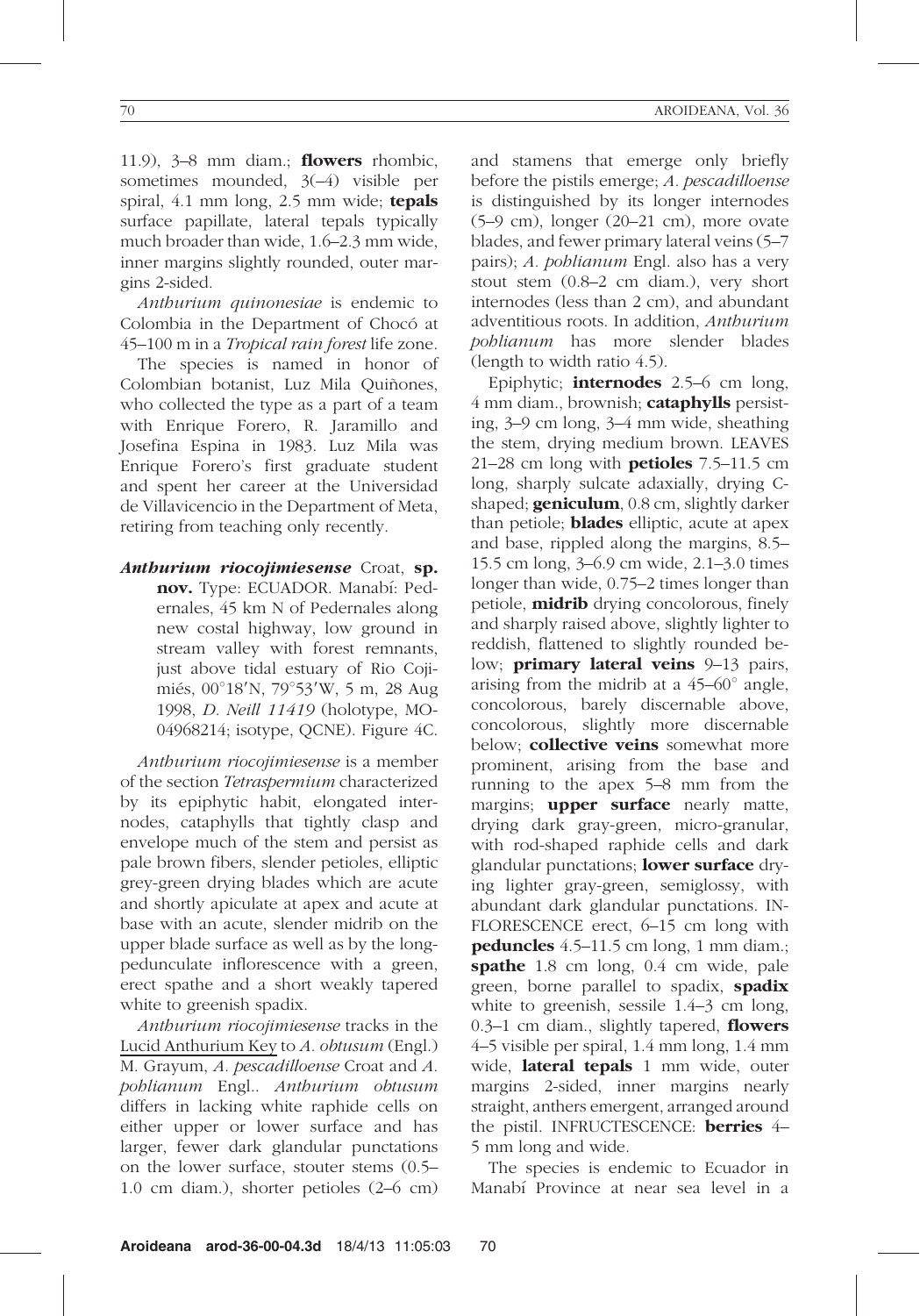Tropical moist forest life zone near lowlying stream beds and estuaries.

The species is named for the type locality along the Rio Cojimiés in Manabí Department.

Anthurium trujilloi Croat, sp. nov. Type: COLOMBIA. Caquetá: Grupo de etnobotanica 874, Florencia, corregimiento el Caraño, Vereda Nueva Jerusalen, 07°39'51"N, 75°36'23"W, 487–519 m. Originally collected 29 Oct 2005 by E. Trujillo Trujillo, Marco Correa, E. Cuellar, coll. # 874. Cultivated at Jardín Botanico of Universidad Amazonica, Florencia. Voucher prepared 12 Nov 2008, T. B. Croat 100534 (holotype, HUAZ). Figure 4D.

The species is a member of sect. Pachyneurium characterized by its rosulate habit, short internodes, lanceolate cataphylls persisting intact, closely packed roots, short petiole with marginal ribs prominently raised and incurved with a prominent medial rib, as well as by the somewhat cylindrical, creamy yellow spadix with a strong fruity scent at anthesis.

Anthurium trujilloi is closely related to A. paloraense from Morona-Santiago Province in Ecuador at 875 m. That species differs in having leaf blades proportionately broader (3.8 times longer than broad) with the lower surface drying paler yellowish brown and semiglossy with prominently reddish brown veins which spread at about an  $80^\circ$  angle. In addition Anthurium paloraense has petioles which lack an adaxial medial rib and are usually rounded abaxially as well as a pale creamy yellow spadix with the tepals having the outer margins 3–4-sided. In contrast Anthurium trujilloi has blades which are ca. 5.5 times longer than wide, dry darker, somewhat olive-brown with the major veins blackened with the primary lateral veins arising at a  $20-30^\circ$  angle and a spadix that is pale yellow-green with the outer margin of the tepals 2-sided.

Anthurium trujilloi keys out in the Lucid Anthurium Key with A. atropurpureum and A. bonplandii, additional Pachyneurium species found in the general region.

Anthurium atropurpureum and A. bonplandii may be distinguished from A. trujilloi in having fewer primary lateral veins (8–10 compared to 12–13), light colored pustules on the lower surface of the blades. Anthurium atropurpureum also differs by having leaf blades that usually dry much paler and greenish as well as in having a moderately long-tapered spadix that is heavily tinged purple or maroon. In addition, Anthurium bonplandii blades have a very prominently dense and branching network of tertiary veins.

Epiphytic; internodes very short, 3.5– 4.5 cm diam.; **cataphylls** lanceolate, 12– 16 cm long, remaining intact and turning dark brown, persistent; petioles 6.4–12 cm long, 1.0–1.2 cm diam., drying 0.7–0.5 cm diam., narrowly rounded abaxially, sometimes with a bluntly acute medial ridge abaxially, sometimes with one or more faint ridges along the sides, flattened adaxially with prominently raised, inturned lateral margins and an even more prominent medial ridge, medium-dark green and weakly glossy, weakly tinged purplish near the base, drying medium brown; **blades** narrowly oblong-oblanceolate, 78.9–90 cm long, 11–17.5 cm wide, 5.6–7.2 times longer than wide, broadest slightly above the middle, gradually acuminate at apex, acute to narrowly rounded at base, subcoriaceous, dark green and semiglossy above, slightly paler and slightly more glossy below, drying dark gray-green above, lighter grey-green below; **midrib** sharply acute on both surfaces, concolorous above, slightly paler below with the sides of the midrib rounded; **primary lateral veins** 12-13 pairs, arising at a steep angle then spreading at ca. a  $45^{\circ}$  angle, thickly and narrowly raised, almost concolorous above, narrowly rounded and slightly paler below; tertiary veins in part weakly raised; collective veins arising from one of the uppermost primary lateral veins. INFLORESCENCE erect-spreading; **peduncle** 38–45.5 cm long, 0.6–1.0 cm wide, dark green weakly glossy, drying  $0.4-0.5$  cm diam., dark brown; **spathe** 15– 15.5 cm long, 2.2–2.4 cm wide at anthesis,